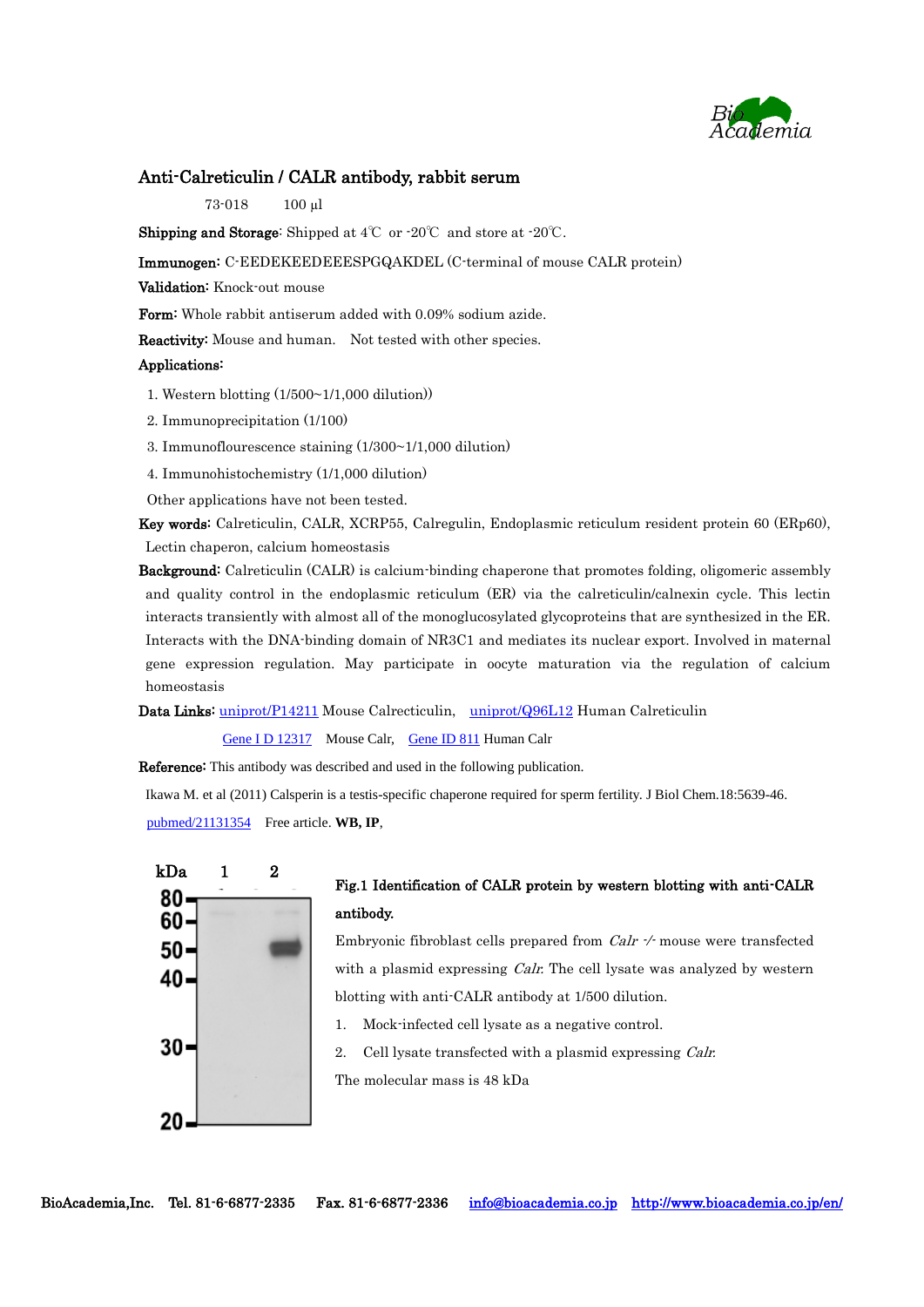



# Fig.2 Western blot analysis of CALR protein in crude extracts of mouse testis and sperm with anti-CALR antibody.

Proteins in the extracts (10  $\mu$  g protein) were separated on 10-20% gradient gel of SDS-PAGE and electro-blotted to a PVDF membrane. The membrane was reacted with anti-CALR antibody at 1/1,000 dilution. As the  $2<sup>nd</sup>$  antibody, anti-rat IgG antibody conjugated with HRP (ab97051) was used at 1/10,000 dilution



## Fig.3 Western blot analysis of CALR protein in crude extracts of human cell lines with anti-CALR antibody.

Proteins in the extracts  $(10 \mu g)$  protein) were separated on 12.5% gel of SDS-PAGE and electro-blotted to a PVDF membrane (wet system). The membrane was reacted with anti-CALR antibody at 1/1,000 dilution. As the 2nd antibody, anti-rat IgG antibody conjugated with HRP (ab97051) was used at 1/10,000 dilution